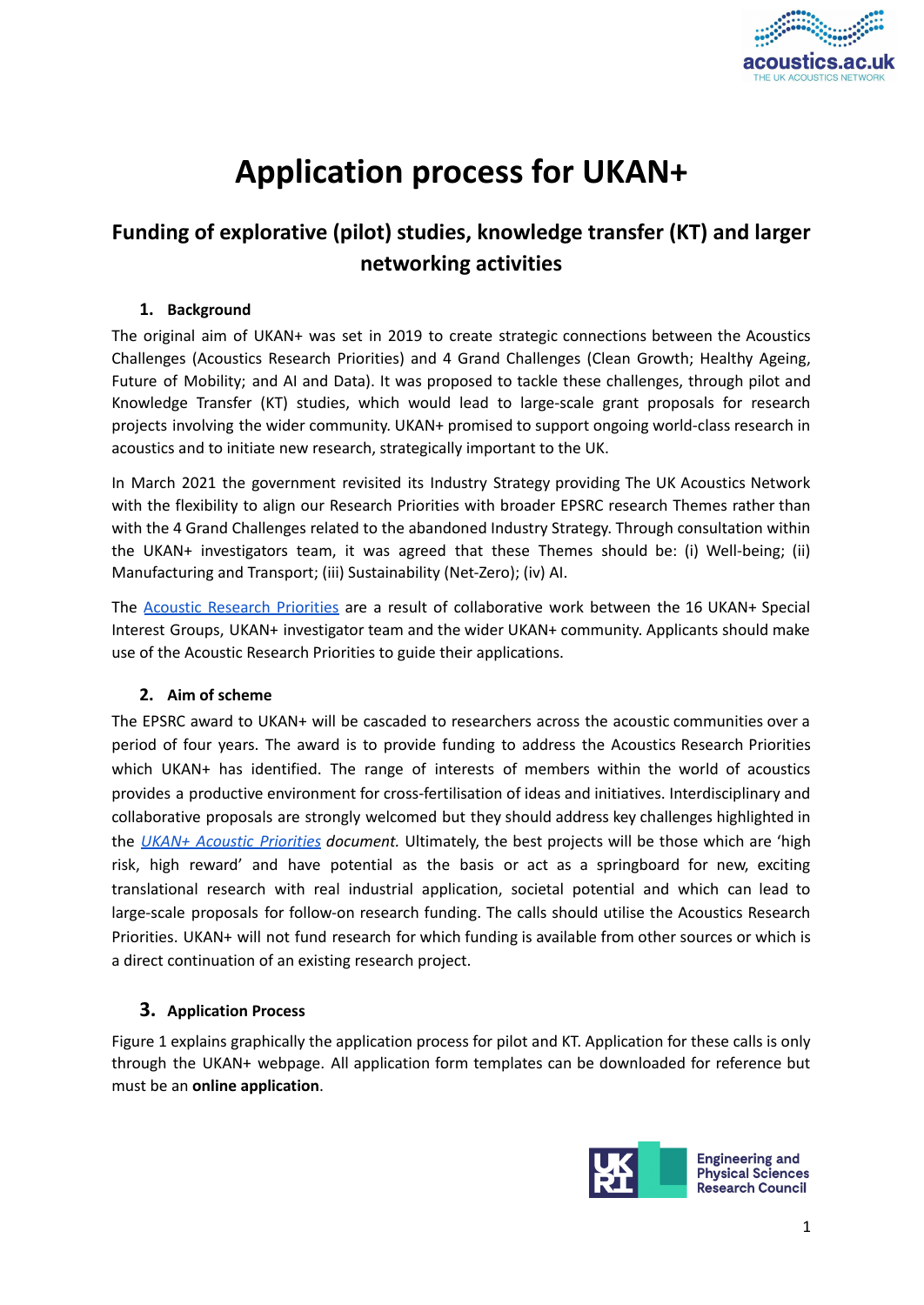The funding call will open with Collaborative Workshops and anyone who intends to apply for a UKAN+ grant is encouraged to attend. These informal events are designed to build research communities to develop new, innovative ideas for proposals and opportunities to deliver a step change in world-class research. They will aid proposals to align with the agreed acoustic priorities and project proposal assessment criteria. The workshop calls will be limited in attendee numbers to enable collaborative working. Prospective attendees will complete an application form available on the UKAN+ website. In the event of over subscription. We will blind assess applications with a view to eliminating unconscious bias by removing personal identifiers when issued to the assessment panel.



| <b>Activity</b>                      | <b>Time</b>                         | Dates for Call 2          |
|--------------------------------------|-------------------------------------|---------------------------|
| Collaborative Workshops              | 1/ <sub>2</sub> day events          | 8th & 13th September 2022 |
| Call launch                          |                                     | 8th September             |
| Deadline for submissions/Call closes | Call open 6 weeks                   | 19th October 2022         |
| Successful proposals announced and   |                                     |                           |
| summary feedback communicated        |                                     | End November 2022         |
| Projects begin                       | 6 months from announcement May 2023 |                           |

# **4. Duration and scope**

Project proposal duration must be no longer than 6 months. The choice of the project duration needs careful justification to meet the funding criteria outlined below. In the case of an explorative (pilot) study grant, a main criterion will be the capability of the investigator(s) to develop their pilot study idea into competitive full-scale proposals in an area which is new to the UK or strategically important. In the case of knowledge transfer grant applications, a main criterion is a strong financial commitment from the non-academic partner and clear need for the partner to make use of underpinning science. Please ensure you are able to carry out your project as planned with the specified timeframes as no extensions will be granted. The UKAN+ funding encourages interdisciplinary collaboration and the engagement of academic and non-academic partners.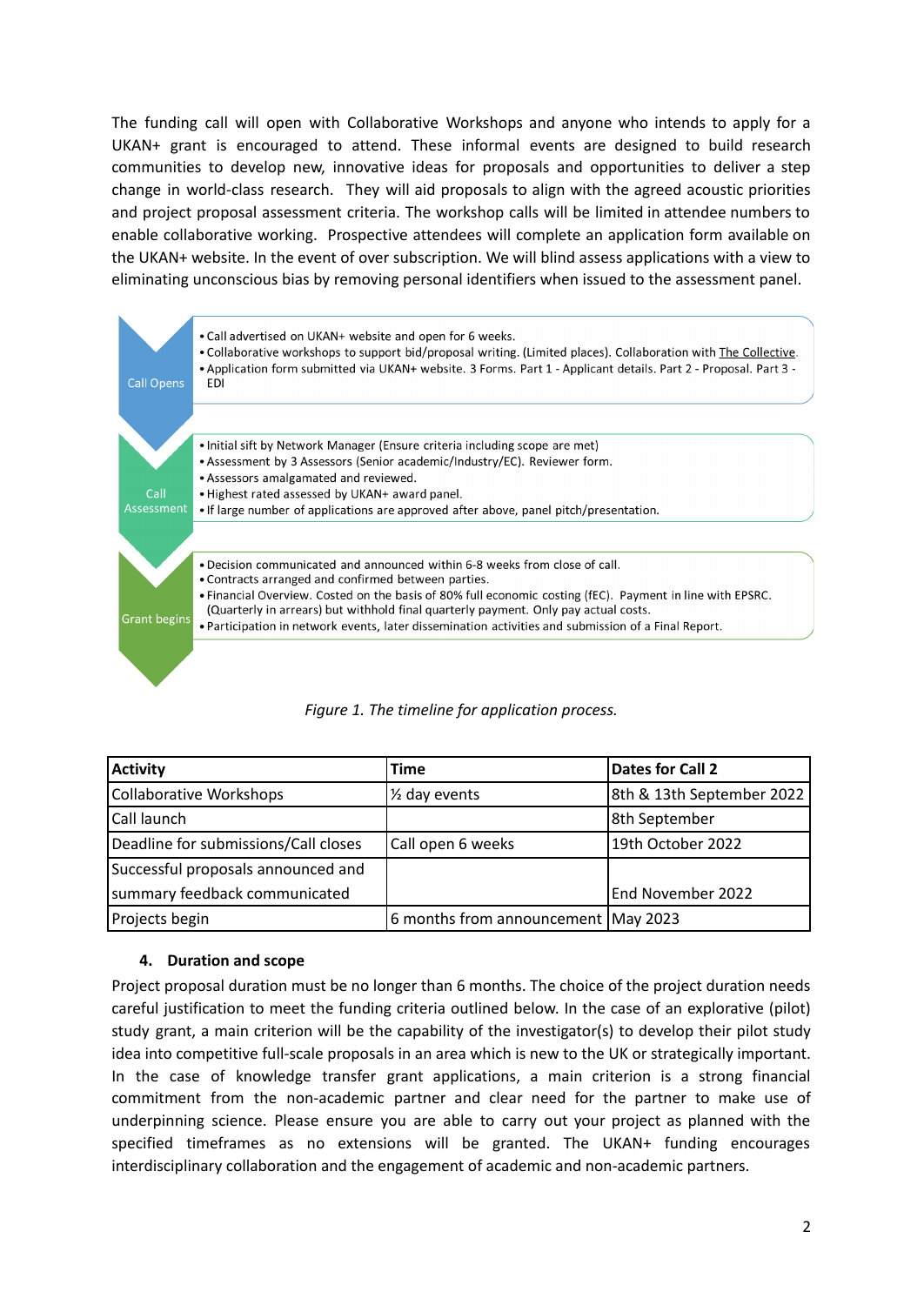There are three core streams of activity that are available to funding, they are:

# **Pilot/Explorative:**

Pilot project is a standalone, short-term, small-scale project designed to prove the viability of a project idea.

Key criteria for funding a pilot/explorative research project idea will be:

- I. capability of the investigator(s) to develop their idea into competitive full-scale proposals to initiate research areas which are new to the UK or strategically important;
- II. quality, novelty, risk and adventure of the proposed research idea;
- III. potential to make significant impact in a particular Acoustics Priority area;

# **Knowledge transfer (KT):**

Knowledge transfer is a process that allows research results, discoveries, scientific findings, intellectual property (IP), technology, data and knowhow to flow between different stakeholders. The most commonly, the term refers to the transfer of such assets from universities and research institutions to industry or governmental institutions, thereby generating economic value and industry development. The UKAN+ KT is part-funded by the UKAN+ grant.

Key criteria for funding KT projects are:

- I. strong financial commitment from the non-academic partner (seeking 50% fEC contribution, or provide justification if the percentage is lower);
- II. substantial research element and potential for step-change;
- III. strategic relevance to the non-academic partner and clear potential for non-academic impact.

Applicants for KT projects must demonstrate that their ideas would be difficult to get funded by other mechanisms such as that offered by InnovateUK or through wholly private investment.

Our total funding for this call is £325,000 and we want to fund as many high-quality applications as possible. The indicated maximum amounts from UKAN+ below should be viewed as maximum amounts, and not as targets.

As the grant holder, the University of Sheffield is responsible for allocating funding to successful proposals and will reimburse subcontracting organisations at 80% full economic costing (fEC). Academic institutions will be required to itemise bills based on 100% fEC and then invoice at 80% fEC. Payment will be made in line with EPSRC rules i.e. quarterly in arrears but withhold final quarterly payment until the final report is received. Only actual cost will be paid. Additional financial support to top up these amounts are welcomed.

| Grant name                          | Maximum Value | 80% fEC | Duration |
|-------------------------------------|---------------|---------|----------|
| Pilot/explorative<br>projects (PEP) | £60,000       | £48,000 | 6 months |
| Knowledge transfer<br>project (KT)  | £30,000       | £24,000 | 6 months |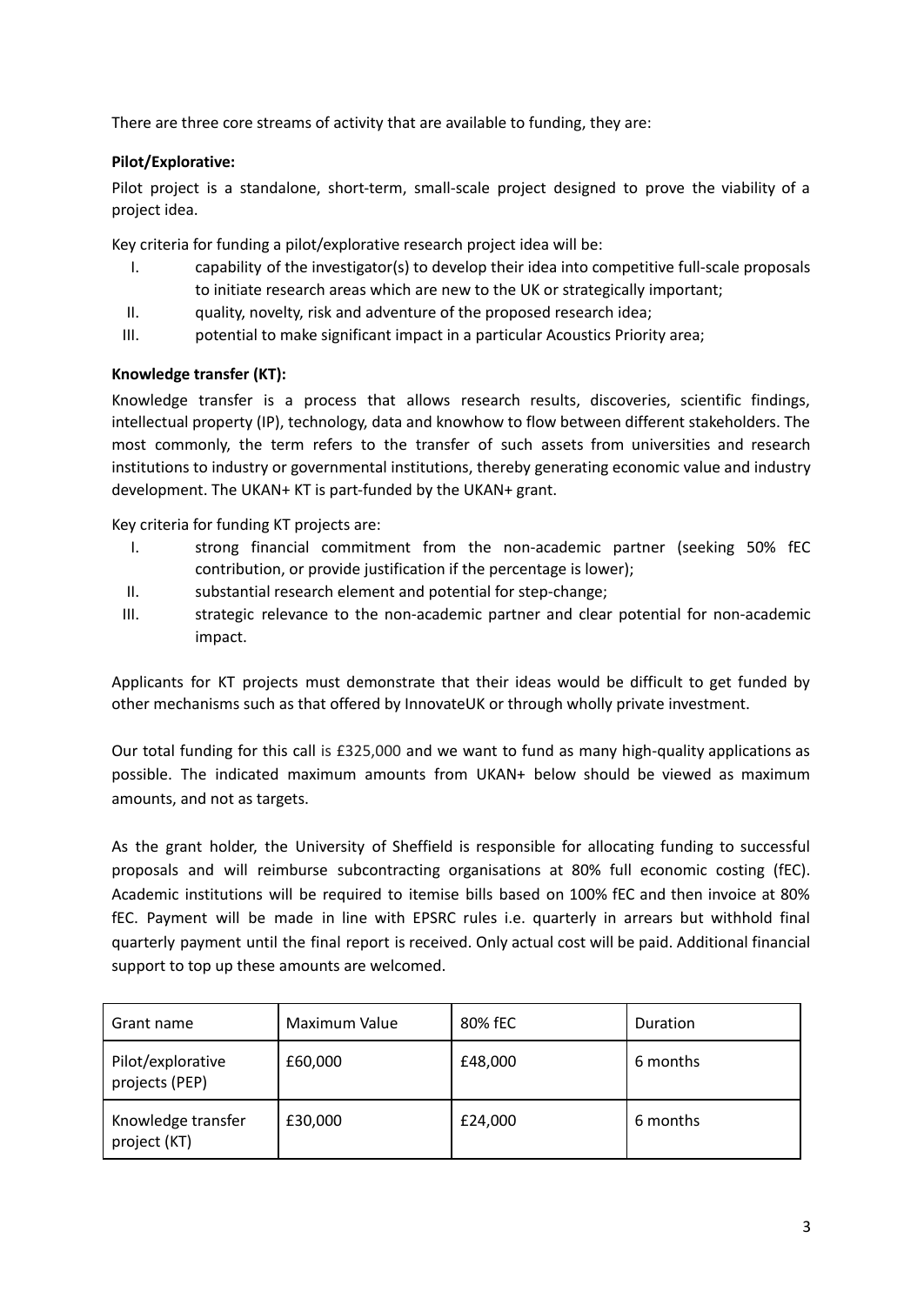#### **Networking Events:**

In addition, UKAN+ have the remit to fund networking projects such as conferences, symposia, advocacy activities and outreach.

Key criteria:

- I. the ability to promote knowledge transfer between SIGs;
- II. the ability to facilitate knowledge transfer to a wider community in the UK and overseas;
- III. the ability to develop new long-term collaborations leading to competitive full-scale research grants;

If you are looking to host a larger networking event/project please submit a proposal (A self prepared document, no longer than 2 sides of A4/1000 words) providing details of the event, including how this will meet UKAN+ objectives and funding requirements to info@acoustics.ac.uk. The award if for a maximum of £10K and 1 week duration. Funding provided by UKAN+ is a maximum of £8k as these awards are at 80% FEC. Submissions can be made throughout the year, but close September 2024 and the event must have taken place by 1 February 2025.

In line with the agreed protocol of UKAN+ management, the decision to award will be made by Kirill Horoshenkov Director of UKAN+ and Richard Craster Deputy Director of UKAN+.

#### **5. Eligibility**

Anyone in the UK who is eligible to bid for a full scale UKRI grant is also eligible to apply for the UKAN+ calls. We strongly encourage applications from early career researchers who do not have a long track record of funding. We encourage applications led by early career academics, research fellows and other researchers who are eligible for particular roles in UKRI-funded projects (e.g. as a named researcher) to apply for these grants. PhD students and PDRAs who wish to submit a proposal, but are ineligible to lead on an UKRI grant are encouraged to engage with their academic line managers who are eligible to lead such a grant. Named UKAN+ investigators will not be eligible to bid for this funding.

Proposals are welcome from public, private and third sector organisations and international partners, provided there is a UK-based academic as lead applicant and project will contribute to the health of UK acoustics research and/or industry. Applications may come from individuals or groups and be a mix of industry and academia, but must have a single lead academic contact, as the funds are awarded to a single academic partner. The applicant (PI) must take responsibility for directing the grant, and his/her employing institution must also agree to administer the grant.

For information on the eligibility of organisations and individuals to receive EPSRC funding, see [Funding](https://epsrc.ukri.org/funding/applicationprocess/fundingguide/) guide - EPSRC website. A list of eligible organisations to apply to EPSRC is provided at: [Check](https://www.ukri.org/funding/how-to-apply/eligibility/) if you are eligible for research and [innovation](https://www.ukri.org/funding/how-to-apply/eligibility/) funding. Although interdisciplinary projects are encouraged, e.g. those projects which may struggle through a normal UKRI grant peer review responsive mode process, at least 50% of the proposed research idea(s) must fall within the EPSRC remit.

#### **6. Resources**

Projects should be costed as for a standard UKRI proposal. The costing table should include full economic costs at 100% and the request from the UKAN Plus Network at 80% fEC. Resources can be requested for researcher and technician time, travel, subsistence, consumables and facilities. The Network will not fund new equipment. Subcontracting is allowed but Research Organisations must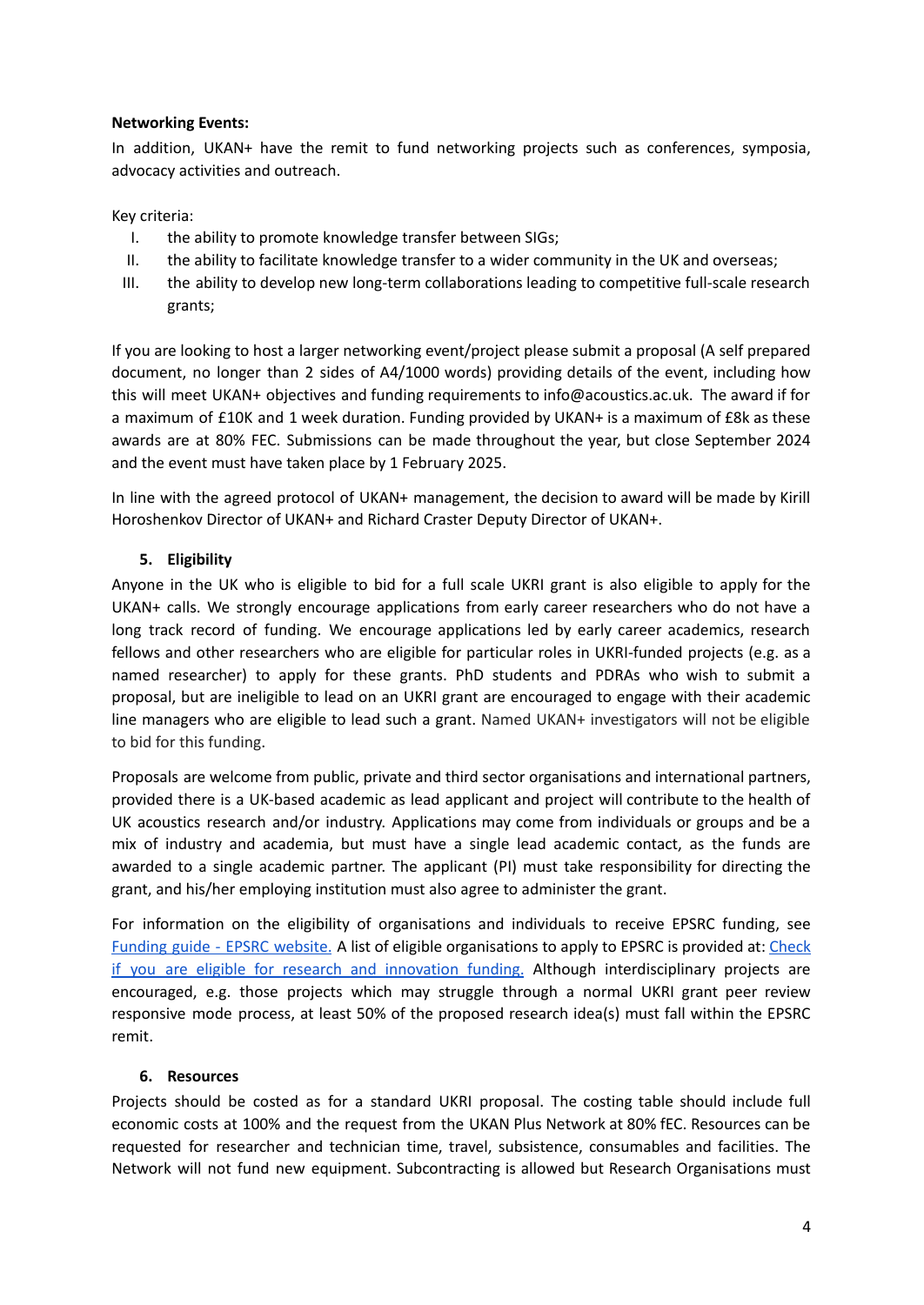ensure that expenditure on sub-contracts are subject to robust controls to ensure value for money and propriety. All costs should be fully documented/invoiced and available to UKRI if required.

The administration of the scheme is undertaken solely by the UK Acoustics Network with all aspects of the application process, assessment process and award process managed by the University of Sheffield.

# **7. Contract and project start date**

The contract that all awards will be made on these terms can be found [here.](https://docs.google.com/document/d/1DBW6f_llGdb0IL7wV7udTzECWazl7rTj/edit) The above terms are not subject to amendment. Prior to application please seek preliminary financial and contractual approval from your University. The contract must be signed and returned within 3 months to indicate acceptance of the award.

The project must start within 6 months from the award letter date. Applicants are strongly encouraged to make use of their existing researchers (e.g. PDRAs or PhDs) to start the proposed work within a reasonable time frame. The appointment process for new research staff can take a long time and to delay considerably the start of the project. UKAN+ reserves the right to withdraw funding if the appointment process is not completed within 6 months from the award letter date.

# **8. Equality, Diversity and Inclusion (EDI) matters**

Diversity enriches the field of acoustics and the network is committed to our committees, membership and funded projects being inclusive and diverse, and to supporting activities to making acoustics more accessible to everyone.

Over the duration of the project we will look to implement interventions across strategies, policies and processes. As part of our commitment to being an inclusive and diverse network we are looking at ways of more effectively mainstreaming equality and diversity among all projects and participants, at all stages of the bid process.

We are incorporating a question on the bid submission form requiring proposals applying for funding to provide information about how equality and diversity and inclusion will be taken into account. The answer will also form part of the marking scheme.

To assist us in monitoring and evaluating the delivery of our vision we are requesting that PIs complete the Equality, Diversity and Inclusion (optional and anonymous) monitoring form. All named participants of successful projects will be asked to complete an (optional and anonymous) EDI monitoring form. This applicant EDI data will be collated to produce reports on participation and success rates by gender, race/ethnicity, and disability status, that we will use to regulate and improve processes and strategies to enhance and support the diversity of our network.

We will be blind assessing applications at the first round; removing any personal information from the application with a view to eliminating unconscious bias by removing personal identifiers.

# **9. Expectations**

- In line with the EPSRC, UKAN+ expects that equality and diversity is embedded at all levels and in all aspects of research practice and funding policy.
- The sustainability of the research activities both during and after the grant should be considered.
- Successful applicants will be expected to participate in network events, later dissemination activities and will be required to submit a Final Report on the work carried out and the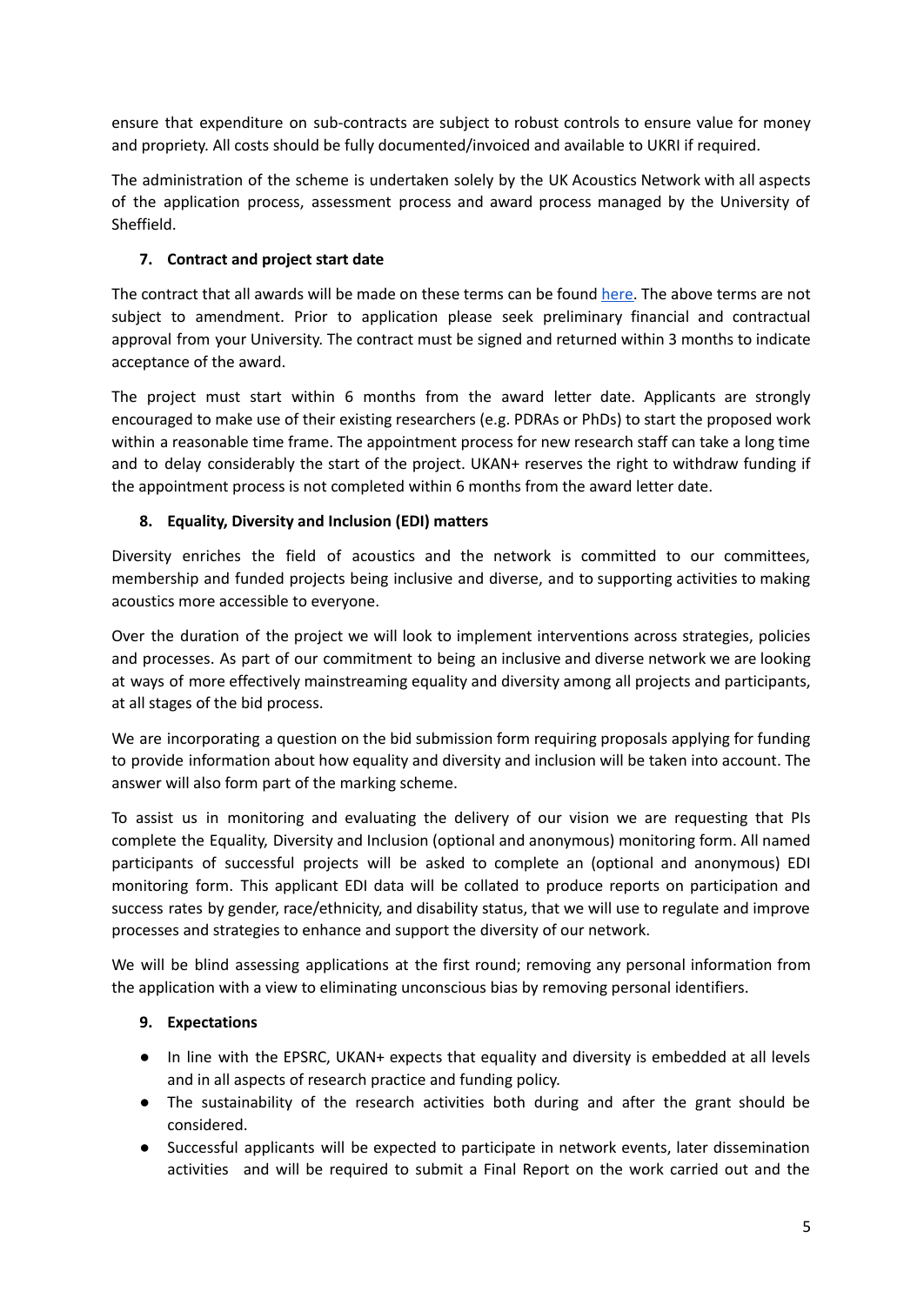resources used, which must be countersigned by the collaborator in the case of a cross-disciplinary award. The Final Report will be passed to the UKAN+ leadership to be signed off prior to final quarter funds being released. Reports will be open for peer review via the UKAN+ website and newsletters.

- Reference to UKAN+, EPSRC and UKRI funding on all online or printed materials related to activities funded by the grant.
- Provide information and updates for the project webpage on the UKAN+ website when requested.
- Development and execution of an engagement strategy with potential users of the research.

#### **10. Assessment Process**

The Review process will commence with an initial sift by the Network Manager to ensure applications are consistent with the aims and objectives of the Network.

Applications will then be sent to three reviewers, sought from a pool of potential reviewers which may include a senior academic, early career and non-academic UKAN+ member. Applications will be issued with personal identifiers removed, ensuring a blind assessment process. Reviewers are required to treat proposals in confidence.

Reviewers will be expected to adhere to the highest standards of scientific integrity as laid down EPSRC peer review process and guidance for reviewers can be found at:

<https://epsrc.ukri.org/funding/assessmentprocess/review/formsandguidancenote> s/proggrants/

The marks from the reviewers will be assessed and amalgamated. The highest awarded applications will then be considered by an awards panel.

If the UKAN+ reviewers consider a high number of pilot/explorative project applications meet the requirements UKAN+ selection process, successful applicants will be invited to pitch to a multidisciplinary panel.

We aim to respond to applications within 6-8 weeks of submission. Feedback is not normally returned to the applicant. Reapplications are exceptionally permitted where a bid of merit is identified by the Assessment Panel, feedback may be given, along with an invitation to resubmit to the next call in the light of that feedback.

#### **11. Assessment Criteria**

Selection and funding of top-class pilot research is a key responsibility for UKAN+. Apart from research quality, key criteria for funding a pilot project idea will be:

- I. the capability of the investigator(s) to develop these ideas into competitive full-scale proposals for the UKRI;
- II. the relation of these ideas to the UKAN+ Acoustic Priorities;
- III. scientific merit to develop or maintain an international lead in this area of research.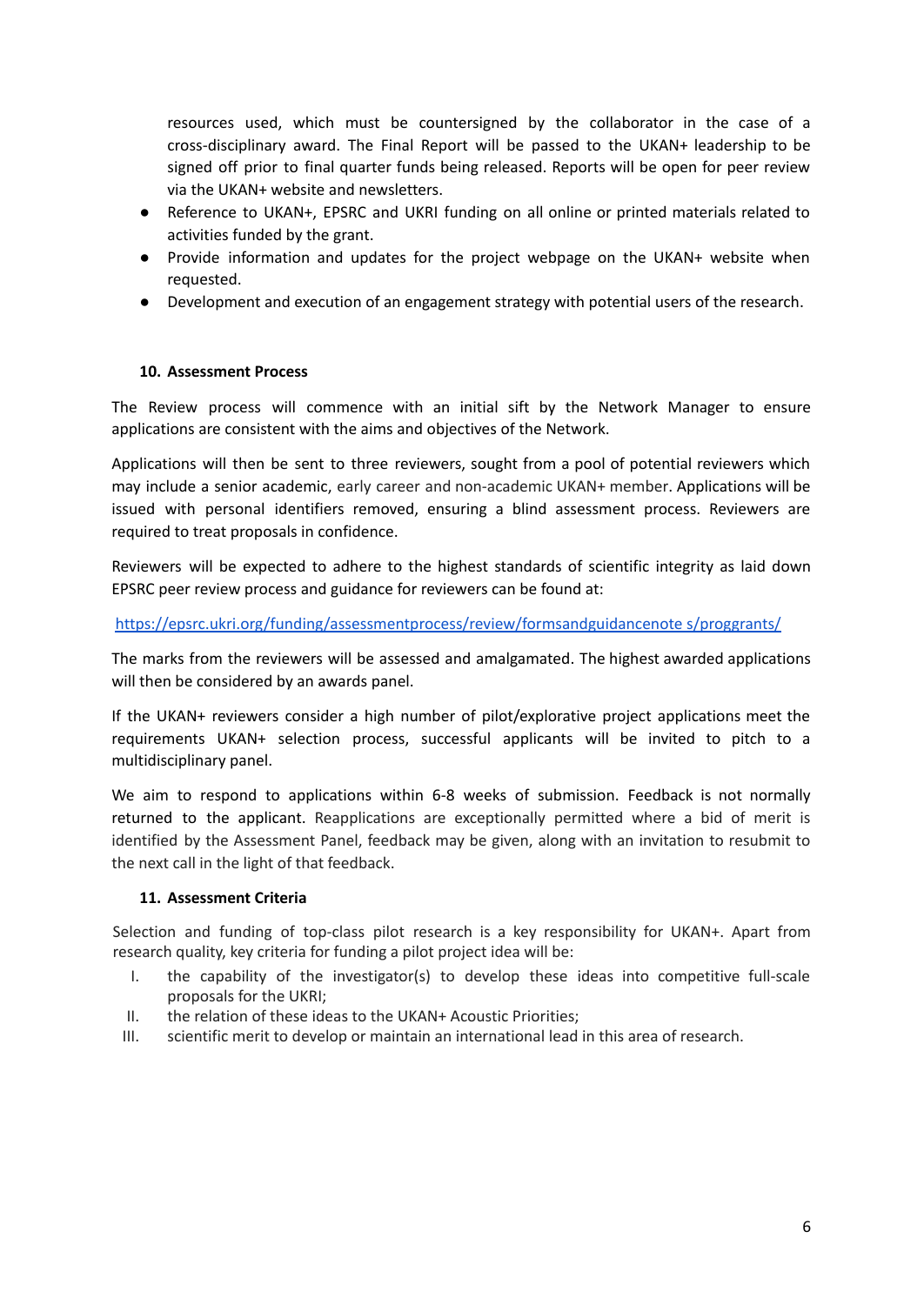# **Reviewers Grid**

# **Pilot/Explorative**

| <b>Criteria Description</b>                                                                                                                                                                   |                       |         | Score     |                  |
|-----------------------------------------------------------------------------------------------------------------------------------------------------------------------------------------------|-----------------------|---------|-----------|------------------|
| Capability of the investigator(s) to develop their idea into competitive full-scale<br>proposals to initiate research areas which are new to UK or strategically<br>important.                |                       |         |           | <b>Free Text</b> |
| Scientific merit (Proposal Section Q1)                                                                                                                                                        |                       |         | $1 - 10$  |                  |
| Value for money. (Proposal Section Q2)                                                                                                                                                        |                       |         |           | $1 - 10$         |
| Industrial relevance (Proposal Section Q3)                                                                                                                                                    |                       |         | $1 - 10$  |                  |
| Potential for collaboration and bridge building between acoustic areas SIGS<br>(Proposal Section Q4)                                                                                          |                       |         |           | $1 - 10$         |
| Future funding: How will the results from the explorative project develop to<br>full-scale, high-quality responsive mode applications to the UKRI and other<br>funders? (Proposal Section Q5) |                       |         |           | $1 - 10$         |
| Quality, novelty, risk, and adventure of the proposed research idea                                                                                                                           |                       |         | $1 - 5$   |                  |
| Potential for development of Early Career talent                                                                                                                                              |                       |         | $1 - 5$   |                  |
| Potential to make significant impact in a particular Acoustics Priority area                                                                                                                  |                       |         | $1 - 5$   |                  |
| Have EDI-related issues been addressed adequately                                                                                                                                             |                       |         | $1 - 5$   |                  |
| Criteria Scale                                                                                                                                                                                |                       |         |           |                  |
| Poor                                                                                                                                                                                          | Fair/Some<br>Weakness | Average | Excellent | Outstanding      |
| 1/2                                                                                                                                                                                           | 3/4                   | 5/6     | 7/8       | 9/10             |
| 1                                                                                                                                                                                             | 2                     | 3       | 4         | 5                |

# **Knowledge transfer**

| Criteria Description                                                                           | Score   |
|------------------------------------------------------------------------------------------------|---------|
| Strong financial commitment from the non-academic partner (at least 50% fEC<br>contribution)   | $1 - 5$ |
| Substantial research element and potential for step-change                                     | $1 - 5$ |
| Strategic relevance to the non-academic partner and clear potential for<br>non-academic impact | $1 - 5$ |